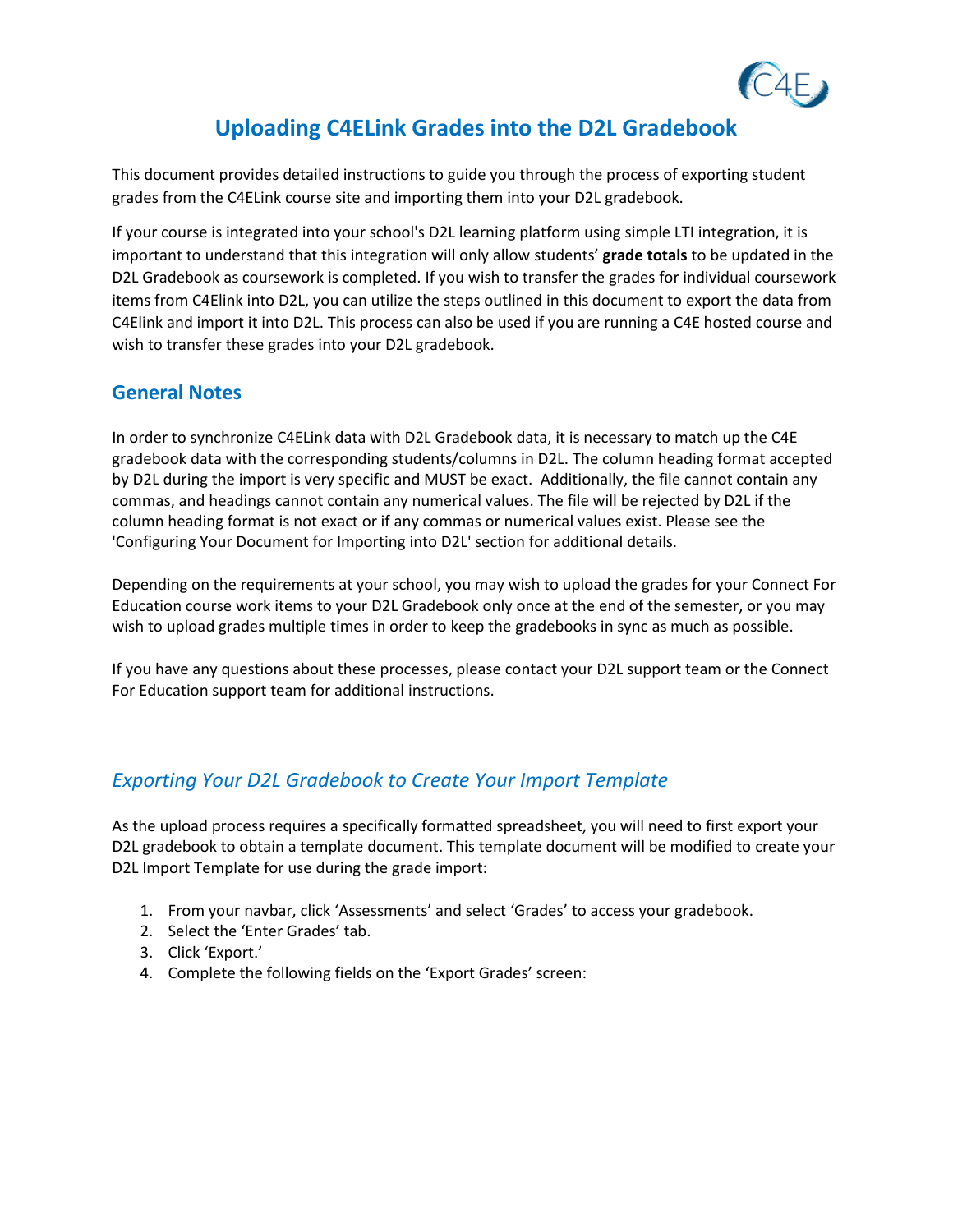



- a. **Key Field:** Select 'Both' to include both the Org Defined ID and the Username.
- b. **Sort By**: Select 'Last Name, First Name, Username, Org Defined ID.' *Note: This sort will match the sort on the Connect For Education grade export.*
- c. **Grade Values:** Select 'Points grade.'
- d. **User Details:** Select 'Last Name' and 'First Name.' *Note: These options will help you better identify the students in the export and will be removed later, prior to the import*.
- 5. In the 'Choose Grades to Export' area, all grade items will be selected by default. The current set up of your D2L gradebook will determine how to proceed:
	- If **any/all** of the Connect For Education grade items exist in your D2L gradebook (i.e., from a previous import), select these items only. You do not need to include the 'Final Calculated Grade' or 'Final Adjusted Grade' columns.
	- If **none** of the Connect For Education grade items exist in your D2L gradebook, deselect all items as none will need to be added to your export.
- 6. Select the 'Export to CSV' button.
- 7. Once the file is ready, click the 'Download' button to save the .csv file to your computer.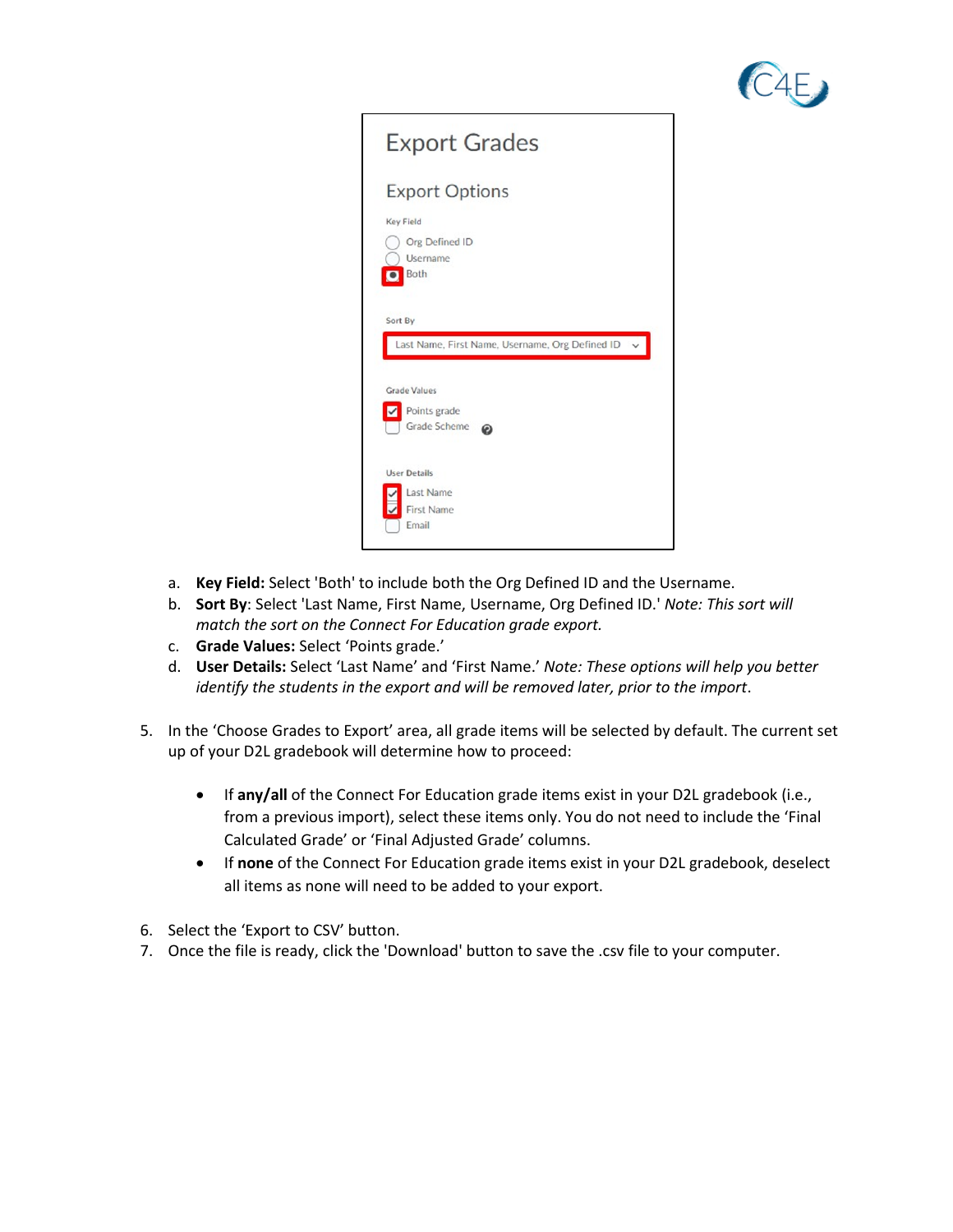

| <b>Export Grades</b>                                                                                                                                      |
|-----------------------------------------------------------------------------------------------------------------------------------------------------------|
| Complete<br>والمراتب بالا<br>Congratulations! Your export Tech Support Course- Simple<br>LTI_GradesExport_2022-01-14-20-54.csv is now ready for download. |
|                                                                                                                                                           |
|                                                                                                                                                           |
|                                                                                                                                                           |
|                                                                                                                                                           |
| <b>Download</b><br>Close                                                                                                                                  |

8. To prepare for the remaining steps in this process, locate the downloaded file on your machine and open the exported document with Excel.

# *Exporting Grades from C4Elink Course Site*

After you have exported your D2L gradebook to create your template, you will need to export your grades from C4ELink (these grades will later be added to your D2L Import Template):

- 1. Access the 'Gradebook' option from your C4E course menu bar.
- 2. From the dropdown menu options, select 'Export' > 'Excel spreadsheet.'
- 3. You will be presented with a list of graded items to export. Be sure to uncheck all the 'Category total' columns, the 'Course total' column, and any other items that you do not wish to include in your export.
- 4. Click the 'Export' button when you are ready to export the data.

**Note:** The exported gradebook data will only contain grades. Feedback comments entered on the C4ELink course site will not be included in the export.

**IMPORTANT!** The C4ELink gradebook export data contains dashes where no grades exist. To prevent these dashes from creating false attempts in your D2L gradebook, you will need to remove these dashes from your file prior to importing into D2L: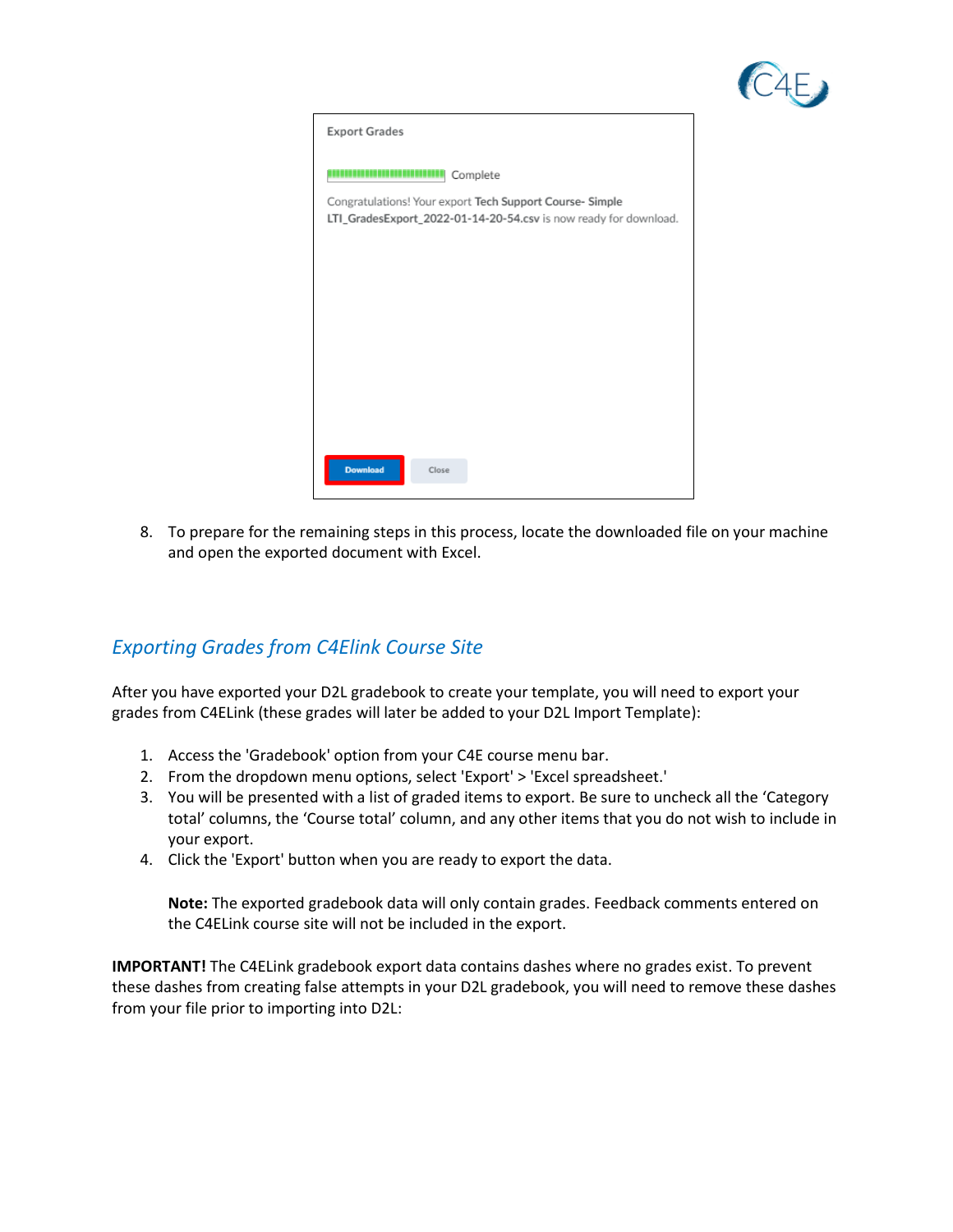

| Assignmer Quiz: Unity Quiz: Perf Quiz: Stru Quiz: Purp Quiz: Type Quiz: Folk |    |    |  |
|------------------------------------------------------------------------------|----|----|--|
| 10                                                                           | 10 | 10 |  |
|                                                                              |    | 10 |  |
|                                                                              |    |    |  |
| 10                                                                           |    |    |  |

To remove these dashes, you simply need to perform a 'Find and Replace' to replace any dashes that exist with no value. Choose the 'Find & Select' function in Excel (located in the 'Editing' group on the 'Home' tab), and select 'Replace' (or press Ctrl + H on your keyboard):

|                                                                       |                                                      |                             | <b>□</b> Comments                             | <b>B</b> Share                                         | £       |
|-----------------------------------------------------------------------|------------------------------------------------------|-----------------------------|-----------------------------------------------|--------------------------------------------------------|---------|
| <b>建</b> Insert<br>$\frac{1}{2}$ Delete $\sim$<br>自 Format ~<br>Cells | $\varphi$<br>Editing                                 | Analyze<br>Data<br>Analysis | Open Wrike<br>add-in<br>Wrike                 | Get Jira<br>Data<br>Jira Cloud                         | Fo<br>Υ |
| L<br>M                                                                | $\sum$ AutoSum<br>√ Fill ~<br>$\oslash$ Clear $\sim$ | Editing                     | Sort &<br>Find &<br>Select ×<br>Filter $\sim$ | $\circ$<br>Find                                        |         |
|                                                                       |                                                      |                             | ςb.                                           | Replace                                                |         |
|                                                                       |                                                      |                             |                                               | $\rightarrow$ Go To<br>Go To Special                   |         |
|                                                                       |                                                      |                             |                                               | Formulas<br>Notes                                      |         |
|                                                                       |                                                      |                             |                                               | Conditional Formatting<br>Constants<br>Data Validation |         |
|                                                                       |                                                      |                             | ピ                                             | Select Objects<br>Belection Pane                       |         |
|                                                                       |                                                      |                             |                                               |                                                        |         |

On the Find and Replace window, enter a dash in the 'Find what:' field and leave the 'Replace with:' field blank (ensure that no blank spaces are in this field). Click 'Replace All' to perform this replacement:

| Find and Replace |                                         | 7           | $\times$     |
|------------------|-----------------------------------------|-------------|--------------|
| Find             | Replace                                 |             |              |
| Find what:       | ۰                                       |             | $\checkmark$ |
| Replace with:    |                                         |             | $\checkmark$ |
|                  |                                         | Options $>$ |              |
| Replace All      | Replace<br>Find All<br><b>Eind Next</b> | Close       |              |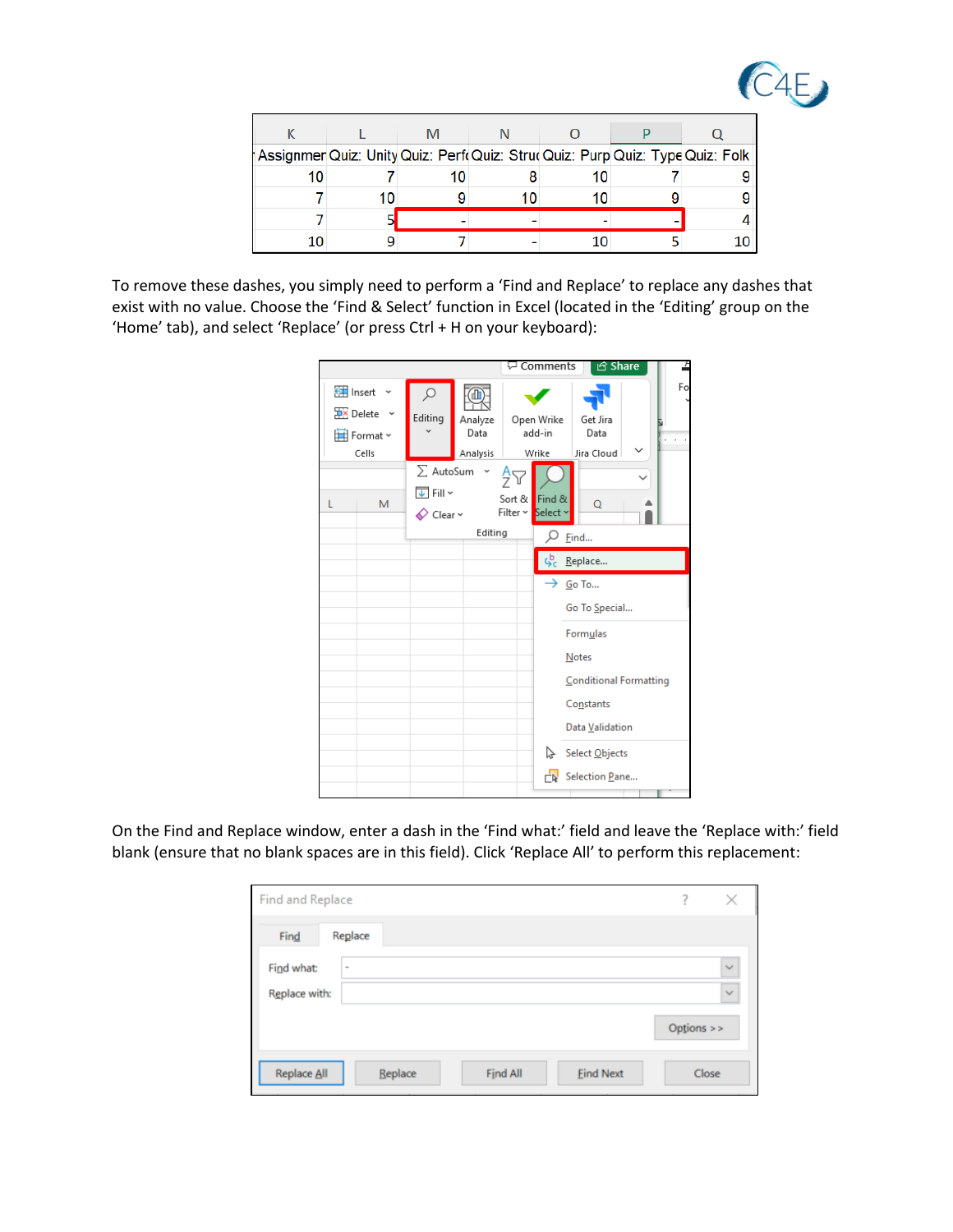

Additionally, the C4ELink gradebook export data may contain commas in grade item column names. You will need to remove these commas from your file prior to importing this data into D2L. As in the previous step, to remove these commas, you simply need to perform a 'Find and Replace' to replace any commas that exist with no value.

Choose the 'Find & Select' function in Excel (located in the 'Editing' group on the 'Home' tab), and select 'Replace' (or press Ctrl + H on your keyboard). On the 'Find and Replace' window, enter a comma in the 'Find what:' field and leave the 'Replace with:' field blank (ensure that no blank spaces are in this field). Click 'Replace All' to perform this replacement. For any headings where commas existed, you can certainly adjust the text, if necessary, to ensure the grade item name is clear.

Finally, the C4ELink gradebook data export may contain numerical values in grade item column names (i.e., Lesson 2 Quiz, HTML5 Exercise). You will need to remove these numerical values from your file prior to importing this data into D2L. We recommend going through each column name and replacing any numerical values with textual numbers or Roman numbers (i.e., Lesson Two Quiz, HTMLV Exercise).

# *Add C4E Grade Items to the D2L Import Template*

To prepare for importing into D2L, your exported grades from C4ELink will need to be compiled into the D2L Import Template you created in the first step of this document. Before adding any C4E grade item data, you must first:

- Verify that students are sorted in the **same order** on BOTH exported documents.
- Verify that the roster matches on both exported documents. Remove any students from the Connect For Education export that do not exist on your D2L Export.

Once the student rosters on both documents are identical and in the same order, you may proceed with adding the C4E grade items to the D2L Import Template document:

1. Copy all grade item columns from your C4E export spreadsheet. Include column headers when copying:

| Email address                  | Assignment: Standard Assignmer Assignmer Assignmer Assignmer Quiz: Unit |  |  |  |
|--------------------------------|-------------------------------------------------------------------------|--|--|--|
| d2lstudent1@mailinator.com     |                                                                         |  |  |  |
| supportstudent1@mailinator.com |                                                                         |  |  |  |
| d2lstudent2@mailinator.com     |                                                                         |  |  |  |
| d2lstudent3@mailinator.com     |                                                                         |  |  |  |

2. Paste these columns into your D2L Import Template spreadsheet. Be sure to add these columns BEFORE the 'End-of-Line Indicator' column: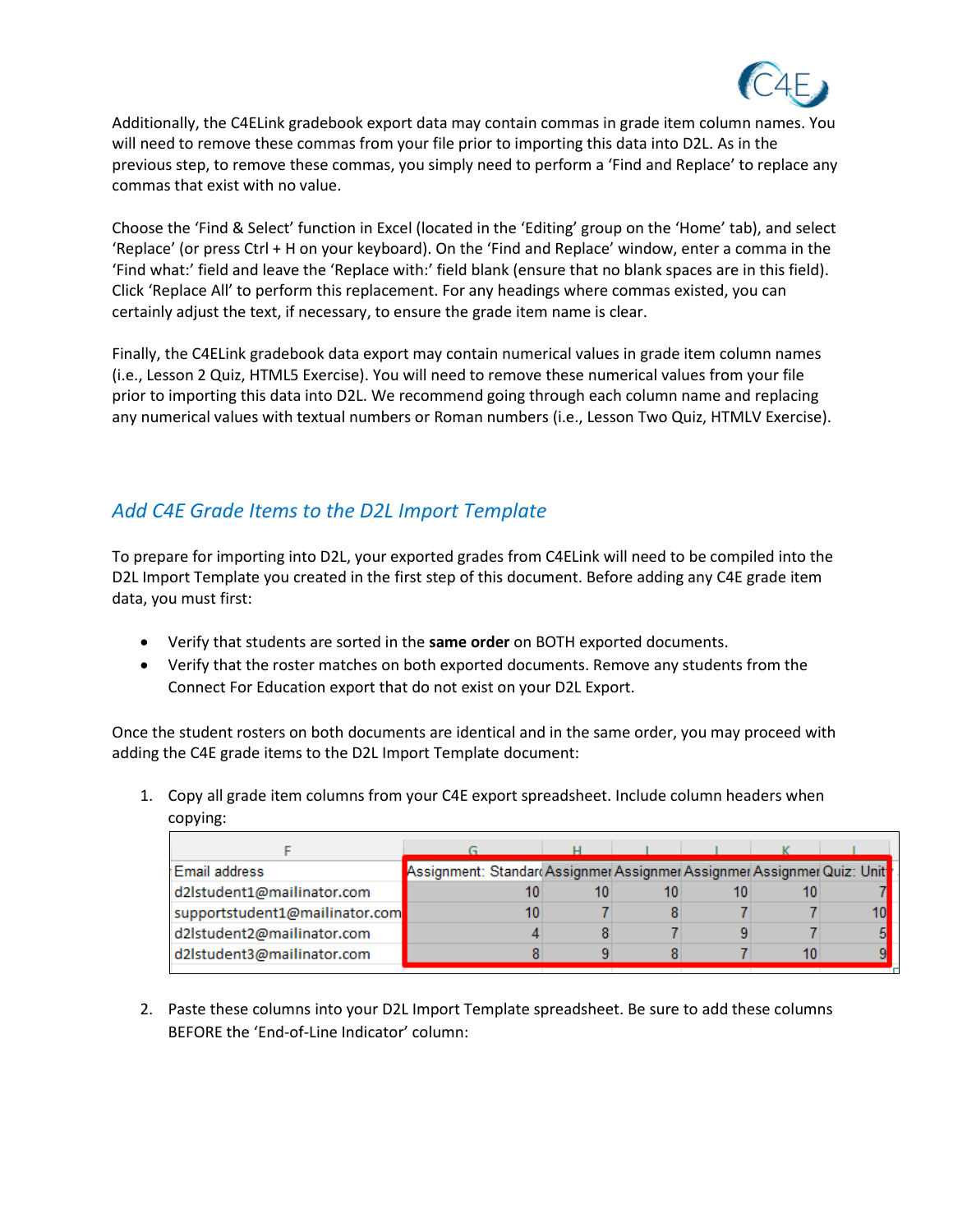

| OrgDefinedId | <b>Username</b>                     | Assignment: Standar Assignment: Standa Quiz: Unity and Var End-of-Line Indicator |    |         |     |  |
|--------------|-------------------------------------|----------------------------------------------------------------------------------|----|---------|-----|--|
| #d2lstudent1 | #D2L1.Student1                      | 10                                                                               |    | 10H#    |     |  |
|              | #SupportStudent2 #Support1.Student1 | 10                                                                               |    | $10H$ # |     |  |
| #d2lstudent2 | #D2L1.Student2                      |                                                                                  | 10 |         | 58# |  |
| #d2lstudent3 | #D2L1.Student3                      |                                                                                  |    |         |     |  |

*Note: If you included C4E grade item columns in your D2L Import Template (i.e., from a previous import), you will need to copy and paste the grade values for these items into the corresponding columns on your D2L Import Template.*

**IMPORTANT!** Please ensure that all commas have been removed from grade item column headers, as indicated in the start of this document.

# *Configuring Your Document For Importing Into D2L*

After adding the C4E grade values to your D2L Import Template, you will need to make the final adjustments below before importing your grades into D2L. The following grid explains each field on your template and demonstrates how each column should appear prior to the import process:

| <b>Field</b>                    | <b>Description</b>                                                                                                       | lColumn<br><b>Heading Text</b><br><b>Example</b> | <b>Column Data</b><br><b>Example</b> |
|---------------------------------|--------------------------------------------------------------------------------------------------------------------------|--------------------------------------------------|--------------------------------------|
| OrgDefinedId                    | A unique number for identifying a user in<br>Brightspace Learning Environment.                                           | OrgDefinedId                                     | 20067930                             |
| <b>Username</b>                 | A unique name for identifying a user in<br><b>Brightspace Learning Environment.</b>                                      | <i><u><b>Username</b></u></i>                    | Frank.Catcher                        |
| <ltem> Points<br/>lGrade</ltem> | Numeric and Pass/Fail grade items should be<br>labeled the grade item name, followed by<br>Points Grade.                 | Lesson 1 Quiz<br><b>Points Grade</b>             | 44                                   |
|                                 | Users' grades should be the Points Grade the<br>learner received.<br>For example, 44 points out of a possible 50         | <b>or</b><br>lFinal Exam<br><b>Points Grade</b>  |                                      |
|                                 | points.                                                                                                                  |                                                  |                                      |
| <b>End-of-Line</b><br>Indicator | The last column must be labeled <b>End-of-Line</b><br>Indicator so the system knows when the next<br>set of data begins. | End-of-Line<br>Indicator                         | #                                    |
|                                 | The end of each users' line should be indicated<br>with the pound key #.                                                 |                                                  |                                      |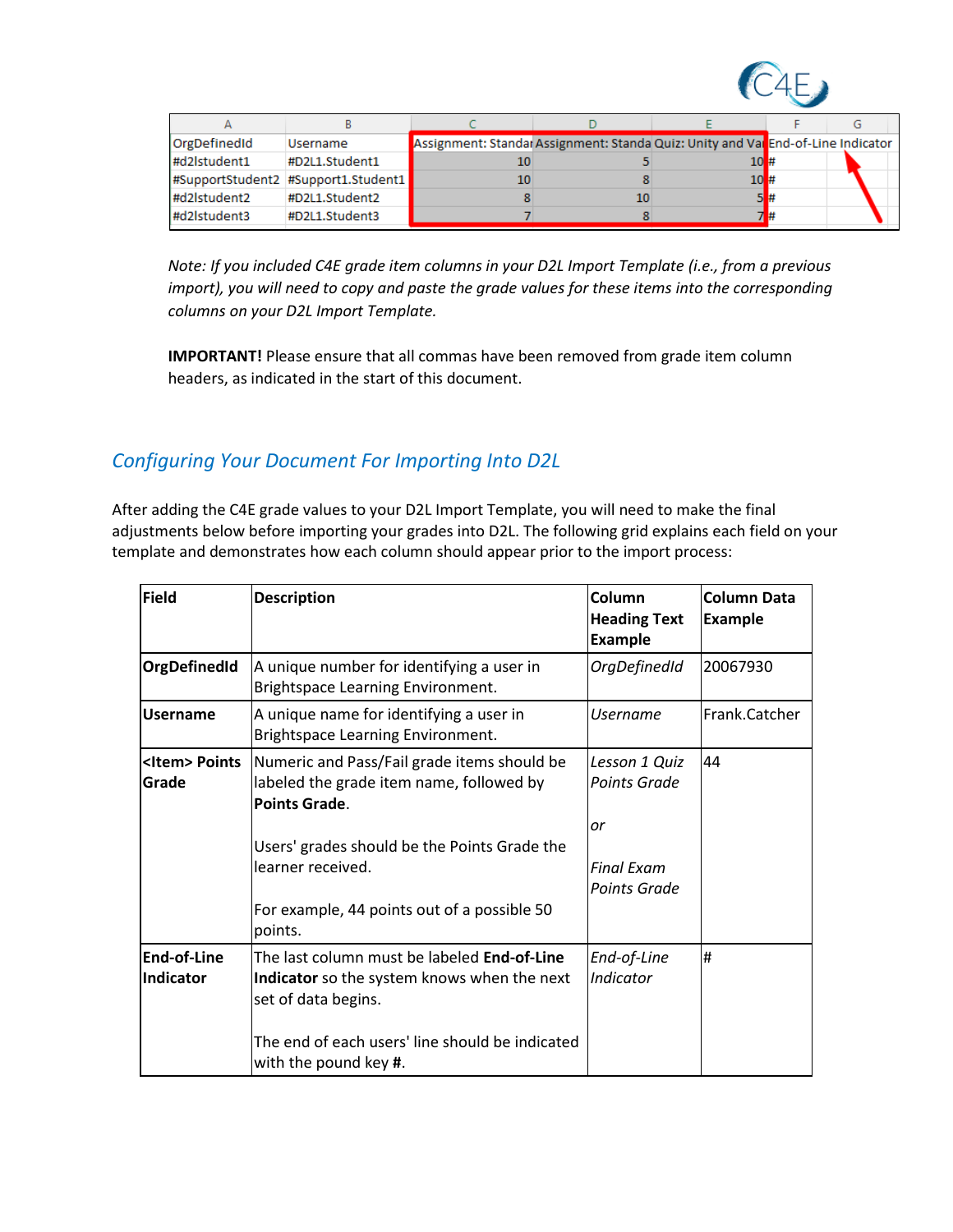

**REMINDER:** The column heading format accepted by D2L during the import is very specific and MUST be exact. Additionally, the file cannot contain any commas. The file will be rejected by D2L if the column heading format is not exact or if any commas exist. Please see below for additional details.

To prepare the column headings for import, all grade item column header labels must be cleaned up and appended with 'Points Grade' to ensure they match the D2L file specification. To do so, you can perform a 'Find and Replace' to replace the '(Real)' indicator with 'Points Grade.' The '(Real)' indicator is default text that appears when exporting grades from C4E, but is not necessary for importing grades into D2L.

1. Choose the 'Find & Select' function in Excel (located in the 'Editing' group on the 'Home' tab), and select 'Replace' (or press Ctrl + H on your keyboard):

|                                                                     |                                                           |                             |                          | <b><del>□</del></b> Comments  | <u>පි</u> Share                      | f  |
|---------------------------------------------------------------------|-----------------------------------------------------------|-----------------------------|--------------------------|-------------------------------|--------------------------------------|----|
| <b>建</b> Insert<br>$\frac{1}{2}$ Delete $\sim$<br>Format ~<br>Cells | ₽<br>Editing                                              | Analyze<br>Data<br>Analysis |                          | Open Wrike<br>add-in<br>Wrike | Get Jira<br>Data<br>Jira Cloud       | Fo |
| M<br>L                                                              | $\sum$ AutoSum<br>√ Fill ∼<br>$\diamondsuit$ Clear $\sim$ | Editing                     | 'n<br>Sort &<br>Filter ~ | Find &<br>Select ×            | Q<br>Find                            |    |
|                                                                     |                                                           |                             |                          | ςb <sub>ε</sub>               | Replace                              |    |
|                                                                     |                                                           |                             |                          |                               | $\rightarrow$ Go To<br>Go To Special |    |
|                                                                     |                                                           |                             |                          |                               | Formulas<br>Notes                    |    |
|                                                                     |                                                           |                             |                          |                               | Conditional Formatting               |    |
|                                                                     |                                                           |                             |                          |                               | Constants                            |    |
|                                                                     |                                                           |                             |                          |                               | Data Validation                      |    |
|                                                                     |                                                           |                             |                          | グ                             | Select Objects                       |    |
|                                                                     |                                                           |                             |                          | ⊢⊾                            | Selection Pane                       |    |

2. On the Find and Replace window, enter '(Real)' in the 'Find what:' field, and enter 'Points Grade' in the 'Replace with:' field (ensure that no blank spaces are in this field):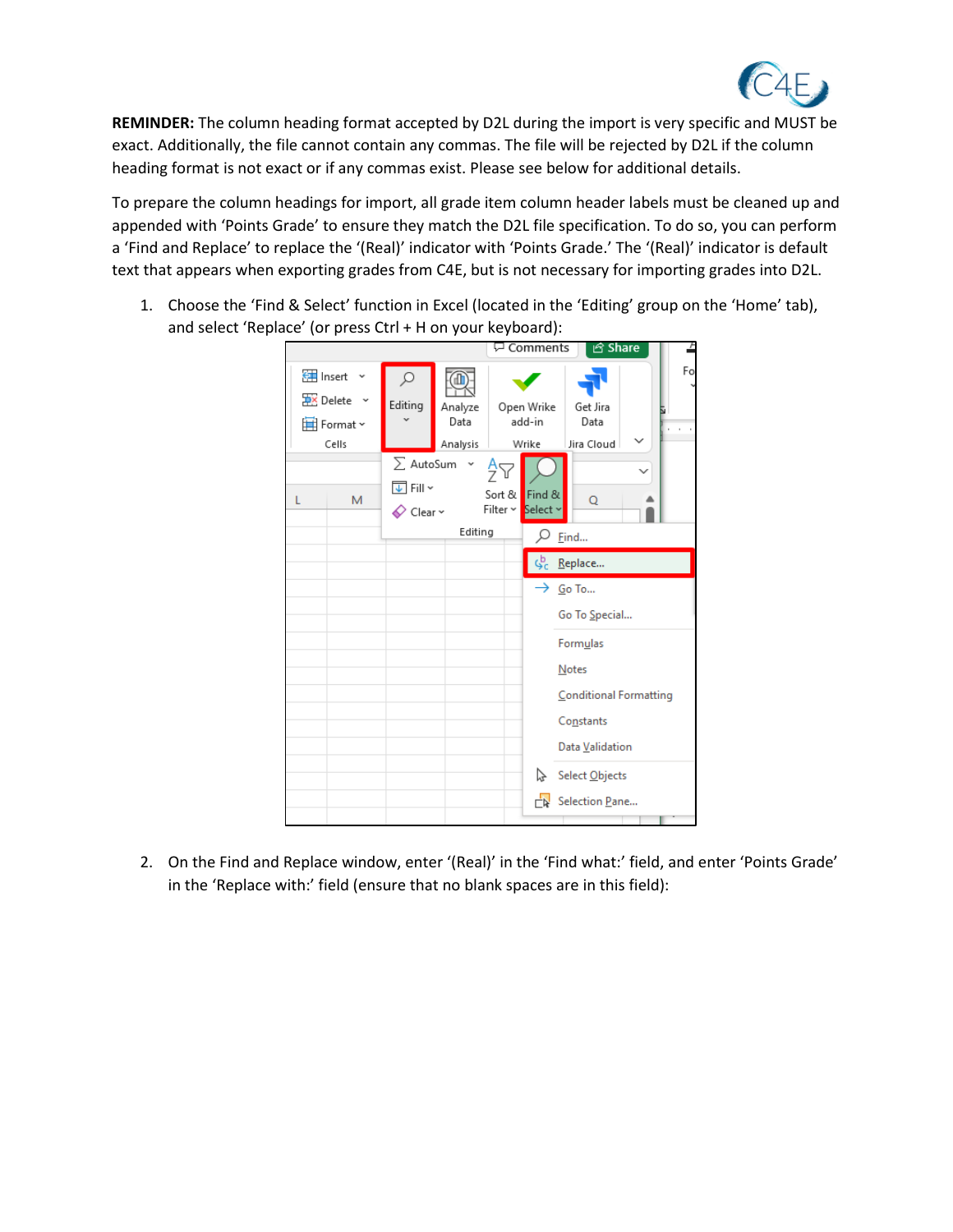| Find and Replace |                     |                 |                  | 7          | $\times$     |  |
|------------------|---------------------|-----------------|------------------|------------|--------------|--|
| Find             | Replace             |                 |                  |            |              |  |
| Find what:       | (Real)              |                 |                  |            | $\checkmark$ |  |
| Replace with:    | <b>Points Grade</b> |                 |                  |            | $\checkmark$ |  |
|                  |                     |                 |                  | Options >> |              |  |
| Replace All      | Replace             | <b>Find All</b> | <b>Eind Next</b> | Close      |              |  |

3. Click 'Replace All' to perform this replacement.

Lastly, if you included the 'Last Name' and 'First Name' columns on your D2L Import Template, please note that these columns were intended only to help you identify students more easily and are not necessary for the import process. **You will need to remove these columns prior to proceeding with the import.**

#### *Backup D2L Gradebook*

#### **\*These steps only need to be performed if grades already exist in your D2L Gradebook prior to this upload.**

As a precaution, it is always recommended that you export and save a backup copy of your current D2L gradebook prior to making any major changes (i.e. grade upload).

- 1. From your navbar, click 'Assessments' and select 'Grades' to access your gradebook.
- 2. Select the 'Enter Grades' tab.
- 3. Click 'Export.'
- 4. Under 'User Details,' select 'Last Name,' 'First Name,' and 'Email' if you would like your export to contain comprehensive user details.
- 5. Select the grades you wish to export.
- 6. Choose your preferred export option (CSV or Excel) to download the file to your machine. This file will serve as a backup of any pre-existing grades in your D2L Gradebook.

#### *Uploading Grades Into D2L*

Once you have finalized your D2L Import Template and no further changes are needed, you are ready to upload your grades into D2L.

1. From your navbar, click 'Assessments' and select 'Grades' to access your gradebook.